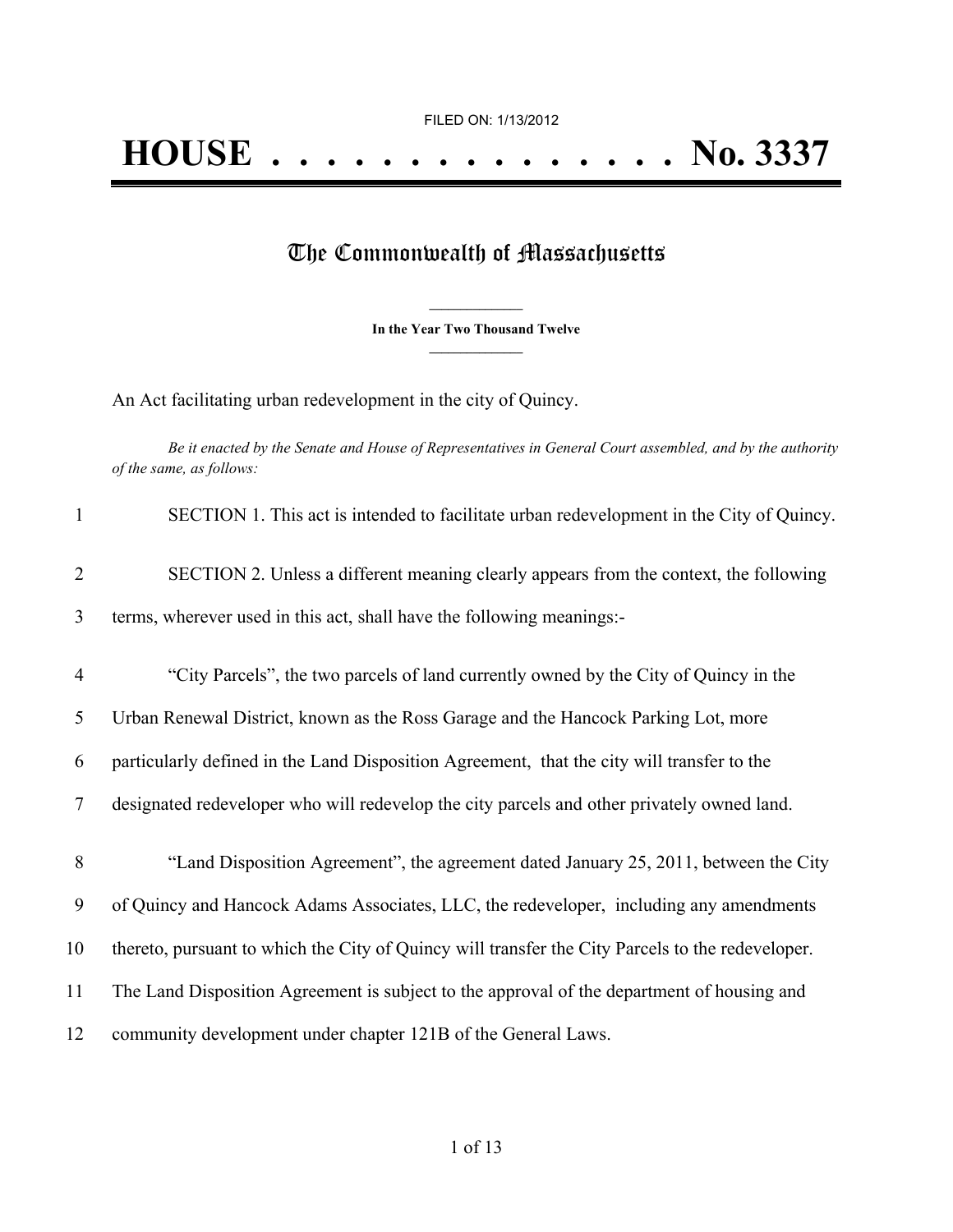| 13 | "Urban Renewal District", the area of downtown Quincy encompassed by that certain               |
|----|-------------------------------------------------------------------------------------------------|
| 14 | urban renewal plan known as the Quincy Center District Urban Revitalization and Development     |
| 15 | Plan dated May 7, 2007, as amended.                                                             |
| 16 | "Urban Renewal Plan", the Quincy Center District Urban Revitalization and                       |
| 17 | Development Plan dated May 7, 2007, as amended.                                                 |
| 18 | SECTION 3. Notwithstanding any general or special law to the contrary, a project                |
| 19 | authorized and approved by the City of Quincy under the Land Disposition Agreement, as          |
| 20 | approved by the Department of Housing and Community Development under chapter 121B of           |
| 21 | the General Laws, shall be deemed approved for the purposes of section 3 of chapter 121A of the |
| 22 | General Laws.                                                                                   |
| 23 | SECTION 4. Notwithstanding any general or special law to the contrary, a project                |
| 24 | authorized and approved by the City of Quincy under the Land Disposition Agreement, as          |
| 25 | approved by the Department of Housing and Community Development under chapter 121B of           |
| 26 | the General Laws, shall be deemed approved for the purposes of section 5 of chapter 121A of the |
| 27 | General Laws.                                                                                   |
| 28 | SECTION 5. Notwithstanding any general or special law to the contrary, a project                |
| 29 | authorized and approved by the City of Quincy under the Land Disposition Agreement, as          |
| 30 | approved by the Department of Housing and Community Development under chapter 121B of           |
| 31 | the General Laws, shall be deemed approved for the purposes of section 6 of chapter 121A of the |
|    |                                                                                                 |

 SECTION 6. Notwithstanding any general or special law to the contrary, a project authorized and approved by the City of Quincy under the Land Disposition Agreement, as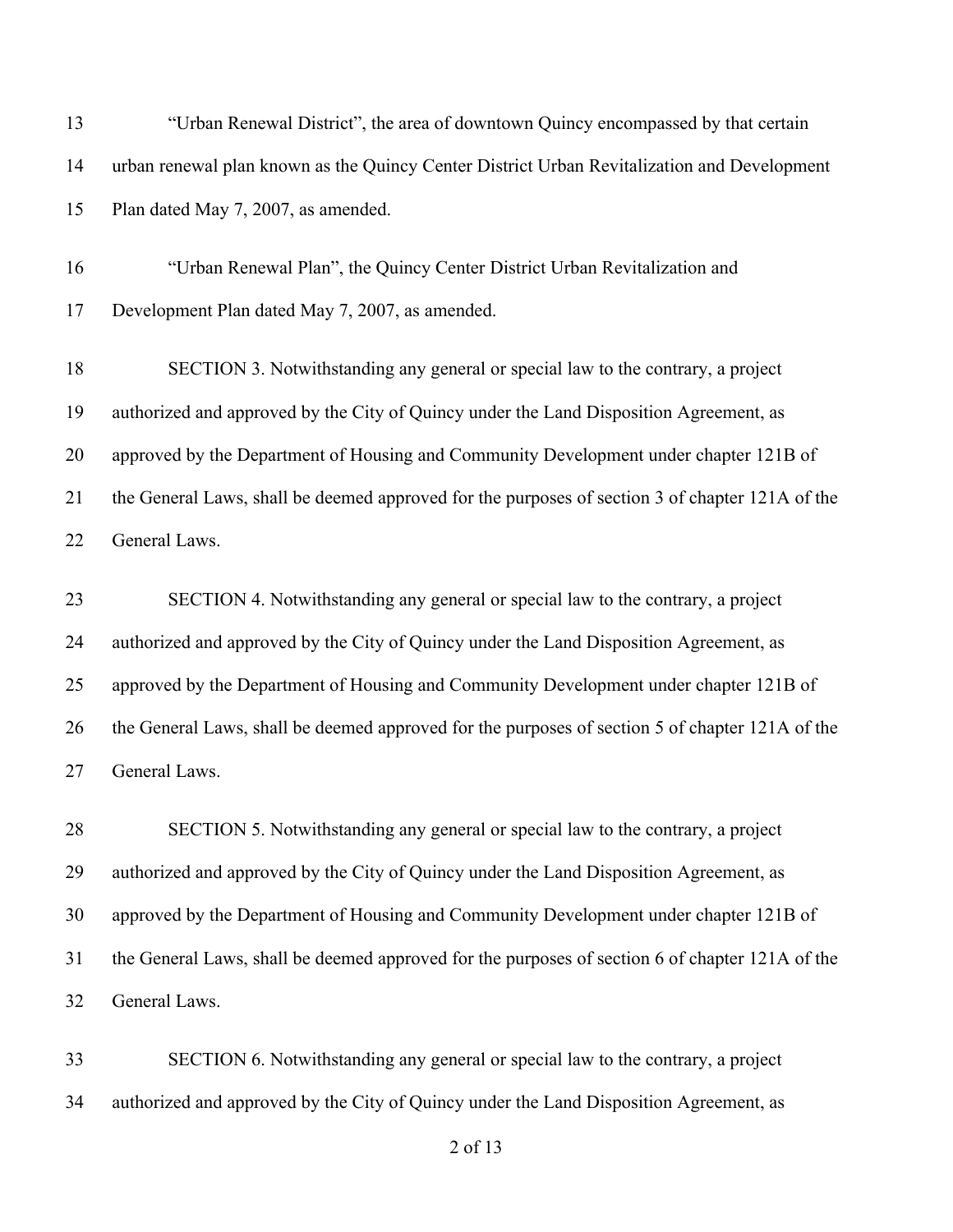approved by the Department of Housing and Community Development under chapter 121B of the General Laws, shall be deemed approved for the purposes of section 6A of chapter 121A of the General Laws.

 SECTION 7. Notwithstanding any general or special law to the contrary, the Land Disposition Agreement, as approved by the Department of Housing and Community Development under chapter 121B of the General Laws, for a project authorized thereunder shall serve as the regulatory agreement set forth in subsection c of section 18C of chapter 121A of the General Laws.

 SECTION 8. Notwithstanding any general or special law to the contrary, the Land Disposition Agreement, as approved by the Department of Housing and Community Development under chapter 121B of the General Laws, for a project authorized thereunder shall serve as the regulatory agreement set forth in subsection e of section 18C of chapter 121A of the General Laws.

 SECTION 9. Notwithstanding any general or special law to the contrary, the Land Disposition Agreement, as approved by the Department of Housing and Community Development under chapter 121B of the General Laws, for a project authorized thereunder shall serve as the regulatory agreement set forth in subsection f of section 18C of chapter 121A of the General Laws.

 SECTION 10. Chapter 898 of the acts and resolves of 1973 is hereby amended by inserting after section 12, the following 4 sections:

 "Section2A. Subject to the provisions of paragraphs (h) and (i) of section eighteen of chapter 121 A of the General Laws, the department shall, in addition to its other powers and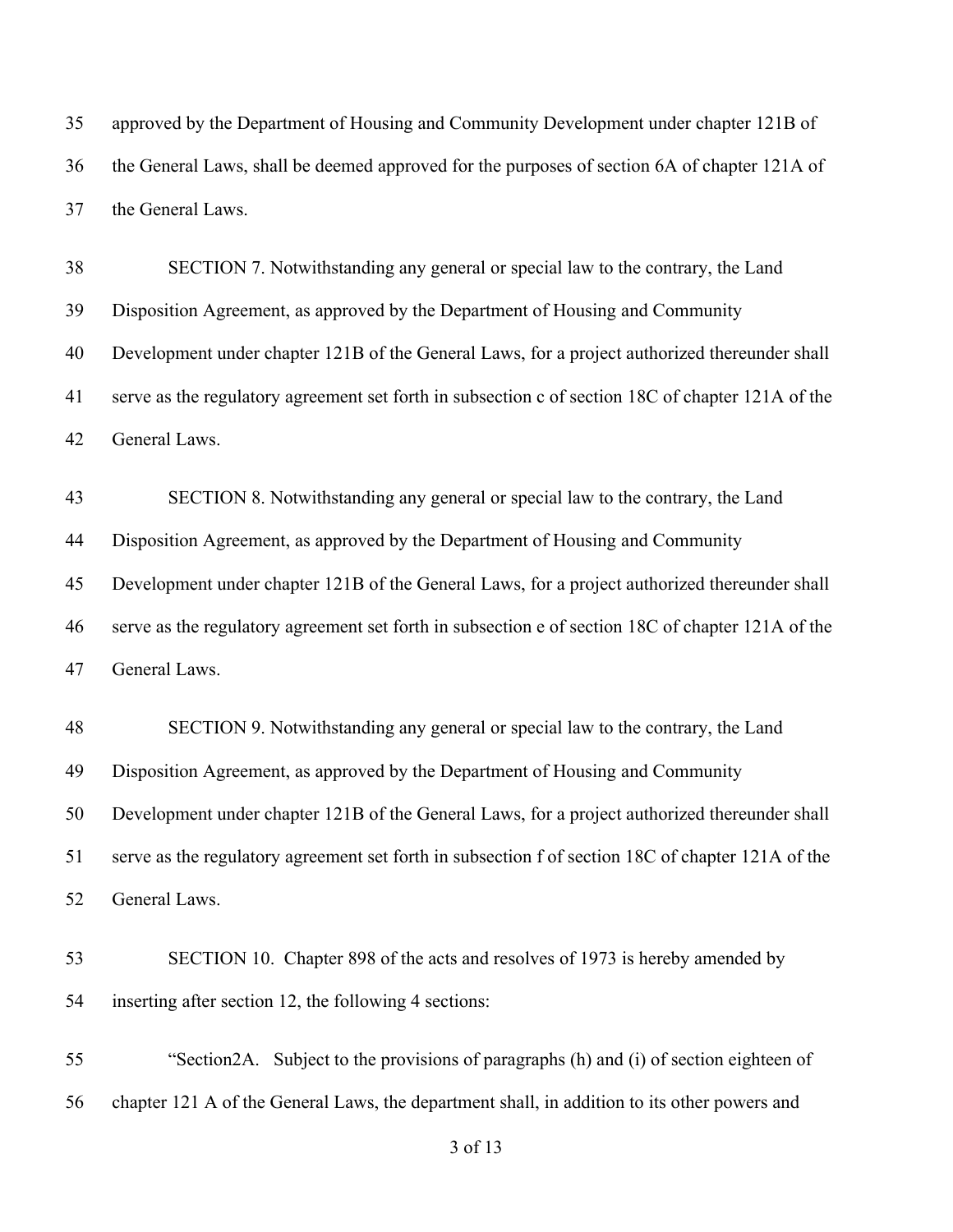duties, have the powers and perform the duties from time to time conferred or imposed upon the state housing board by the provisions of sections six A, seven, seven A, eight, nine, ten, eleven, twelve, thirteen, fifteen, sixteen, sixteen A, eighteen, eighteen B and eighteen C of said chapter 121A with respect to a project thereunder in the Urban Renewal District of the City of Quincy developed pursuant to the Land Disposition Agreement, as defined in section two of An Act Relative to Urban Redevelopment in the City of Quincy, and the words "housing board" or "board" as used in said sections shall be deemed to mean the department in the case of all such projects; provided, however, that no decision of the department approving a project or any change therein or making or amending any rule, regulation or standard therefor shall be in force until approved by the mayor of said city. The department shall make, and from time to time may amend, reasonable rules and regulations for securing its approval of projects in said Urban Renewal District under said chapter 121A, and no rule, regulation or standard of the state housing board shall apply to such a project. The department shall have the powers and perform the duties conferred or imposed by this paragraph notwithstanding that it may have made a contract directly or indirectly affecting the project.

 Notwithstanding the foregoing, any authority to approve eminent domain under section 11 of chapter 121A shall be exercised by the mayor and the city council of the City of Quincy, not the department.

 A condominium may be organized in said Urban Renewal District for any purpose allowed by chapter 183A of the General Laws and the provisions of section 18D of chapter 121A of the General Laws shall not apply thereto. The provisions of section 9 of chapter 121A of the General Laws shall not apply to the sale or resale of any condominium unit within a secondary condominium.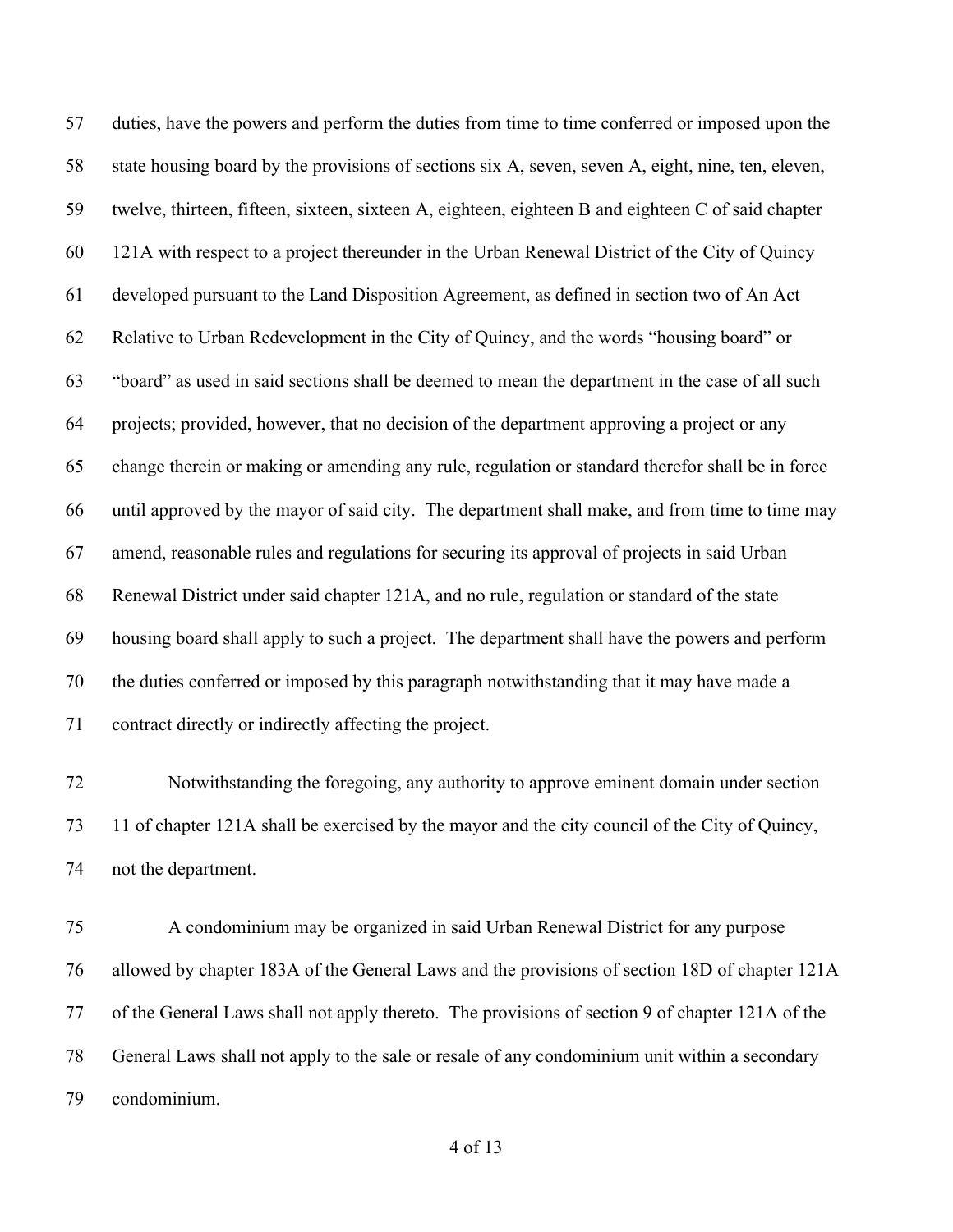Section12B. Persons intending to associate themselves by written agreement of association with intent to form a corporation under chapter 121A of the General Laws for the purpose of undertaking and carrying out under said chapter a project in said Urban Renewal District before so associating themselves, or an insurance company, savings bank or group of savings banks intending to carry out under said chapter a project in said Urban Renewal District before undertaking such project, shall submit to the department and to the mayor an application for its approval of such project and for its consent to the formation of such corporation. Such application shall specify the location of the proposed project, shall state the reasons why the project is necessary or desirable and the uses to which the project is to be put, shall contain, in general terms a description of the buildings, structures or facilities which it is proposed to furnish, and shall be accompanied by a site plan and drawings of the proposed buildings and other improvements adequate to show the nature and extent of the project.

 Whenever the department is so asked to approve the formation of such a corporation or the carrying out of a project by an insurance company, savings bank or group of savings banks, it shall, after a public hearing of which reasonable notice shall be given, make such determinations as may be required by the provisions of said chapter 121A, and shall determine whether conditions exist which warrant the carrying out of the proposed project, whether such project is consistent with the terms and requirements of the Land Disposition Agreement as defined in 98 section two of chapter of the acts and resolves of 2011, An Act Relative To Urban Redevelopment in the City of Quincy, whether such project is consistent with the urban renewal plan, whether such project would be in any way detrimental to the best interests of the public or the city or to the public safety and convenience, and whether the project will constitute a public use and benefit. If the department finds that the proposed project does not meet the requirements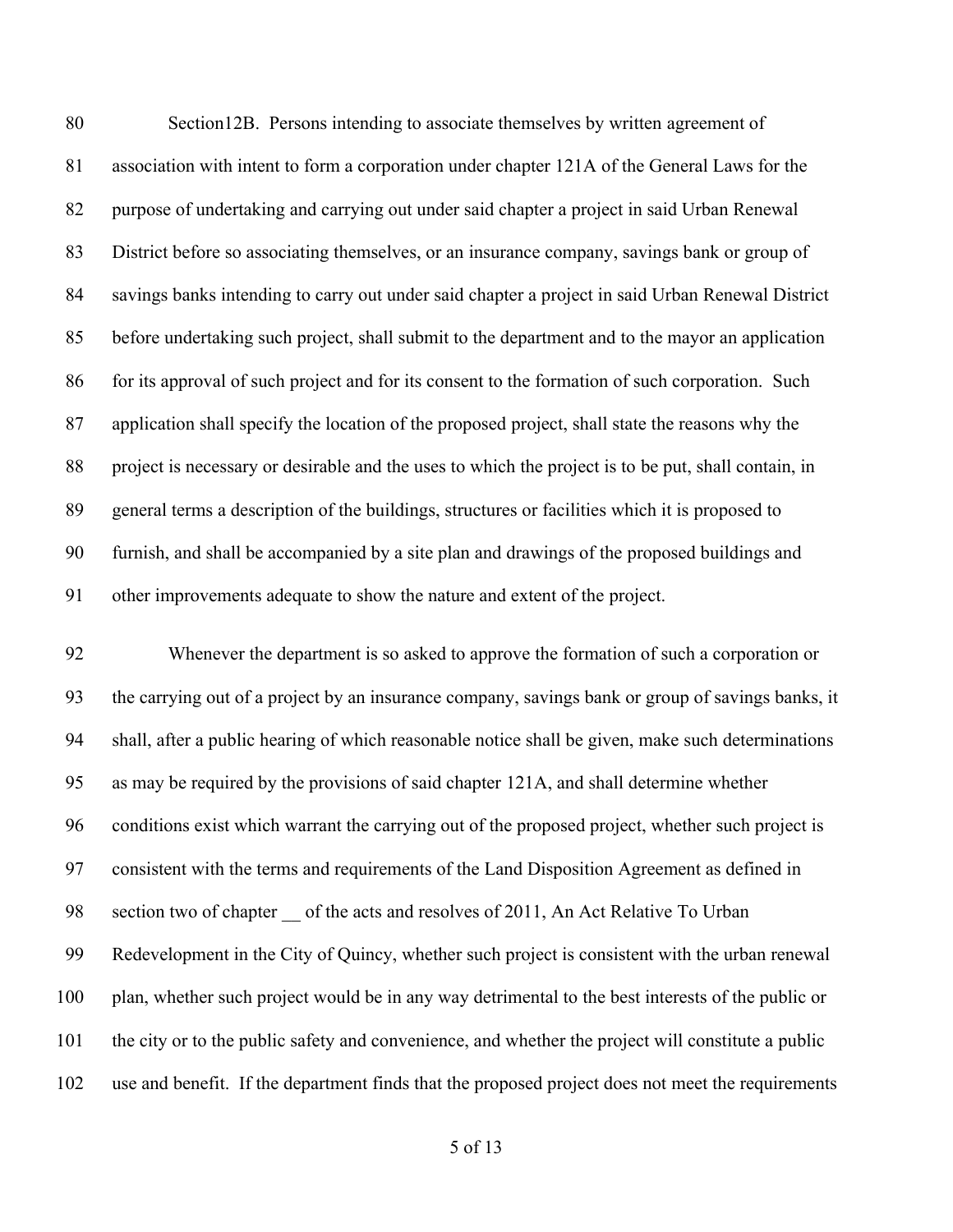of said chapter 121A, or that conditions warranting the carrying out of the project do not exist, or that the project will not be practicable, or conflicts with the Land Disposition Agreement as 105 defined in section two of chapter of the acts and resolves of 2011, An Act Relative To Urban Redevelopment in the City of Quincy, or the urban renewal plan as defined in said section two of, or is detrimental or inconsistent as aforesaid, or will not constitute a public use and benefit, it shall disapprove the project.

 The department shall prepare, adopt and make open to public inspection a report approving or disapproving the project and setting forth its reasons for approval or disapproval. If the department disapproves the project, it may suggest changes in the project, or in the plans therefor, which, if adopted, would meet its objections. If the persons intending to associate as aforesaid or an insurance company, savings bank or group of savings banks intending to carry out a project in said Urban Renewal District determine to proceed in accordance with the changes suggested, they shall amend their application accordingly. If the proposed change is not a major one under the Land Disposition Agreement as defined in section two of chapter \_\_ of the acts and resolves of 2011, An Act Relative To Urban Redevelopment in the City of Quincy, the mayor of the City of Quincy and the department may approve or disapprove the application as amended without further hearing or report; otherwise the department shall proceed as if it were a new application.

 Whenever the department approves a project, it shall make and embody in its report reasonable rules and regulations setting minimum standards for the financing, construction, maintenance and management of such project in so far as the same are not specified in the application for the approval thereof, and shall submit the report to the mayor. Approval of the project shall not be final until the department receives the mayor's approval.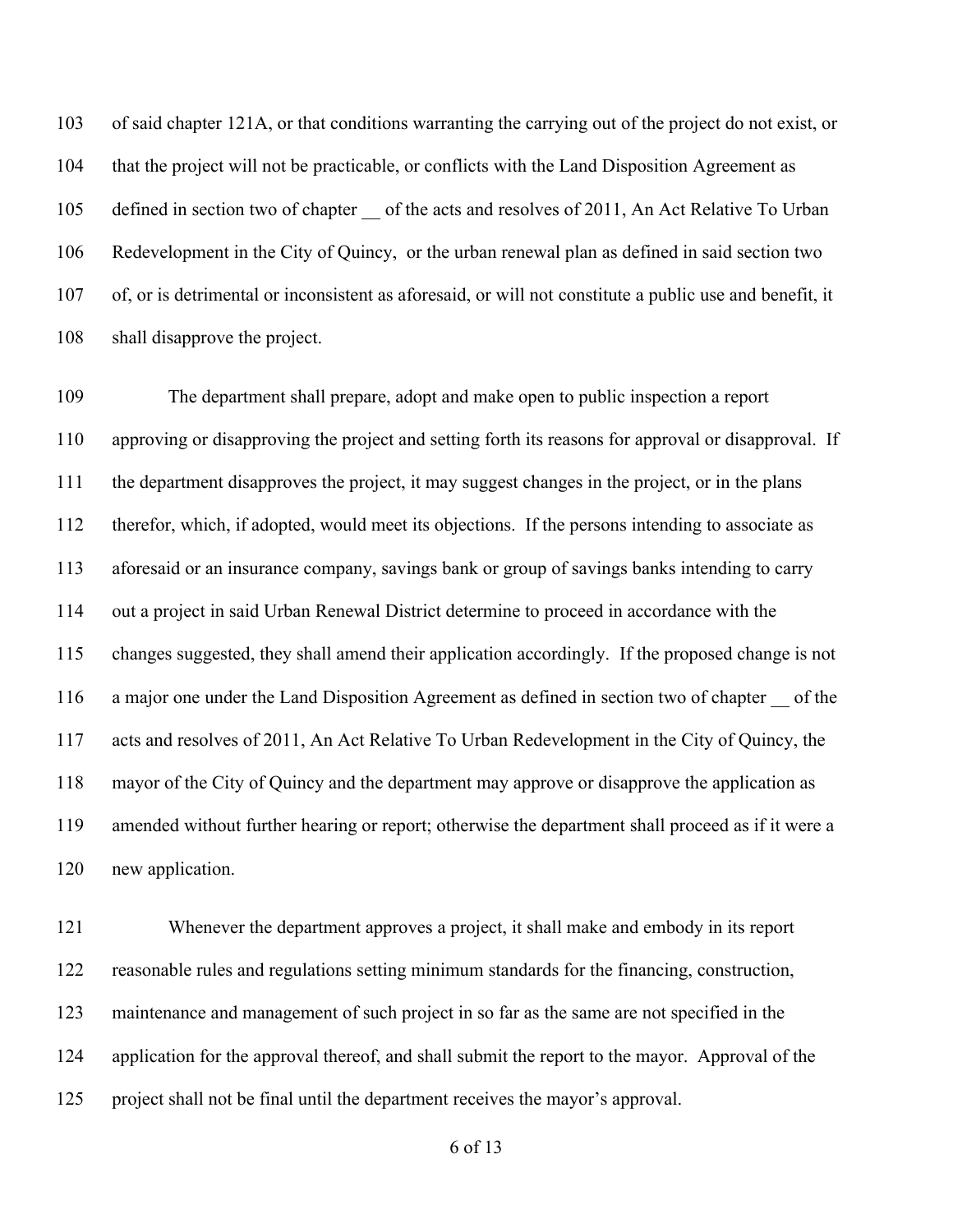As soon as conveniently may be after the mayor of Quincy approves the project, the department shall issue a certificate of the approval of the project and of its consent, if any, to the formation of a corporation to carry it out. An agreement of association to form a corporation for the purposes of carrying out in said Urban Renewal District a project under said chapter 121A shall not be presented to the state secretary for filing, nor shall he file it, unless it is accompanied by such a certificate.

 After the approval of a project by the department and the mayor, the corporation, insurance company, savings bank or group of savings banks carrying out such project may apply to the department for leave to change the type and character of the buildings in such project. The department shall transmit to the mayor of the City of Quincy a copy of such application. The department, if it receives a certificate evidencing the approval of the application by the mayor, shall approve such application, and the corporation may act in accordance with such approval. In the event that the change amounts to a major change under the Land Disposition 139 Agreement as defined in section two of chapter, of the acts and resolves of 2011, An Act Relative To Urban Redevelopment in the City of Quincy, the change must be approved by the mayor and the city council.

 When any decision under this or the preceding section becomes final, the department 143 shall file with the city clerk of the City of Quincy a copy of such decision attested by such department with, in cases where approval of such decision by the mayor or city council is required, a copy of such approval likewise attested. Within 30 days after such filing, any person, whether previously a party to the proceeding or not, who is aggrieved by such decision, or any municipal officer or board, may file a petition in the supreme judicial or superior court sitting in Norfolk County for a writ of certiorari against the department to correct errors of law therein and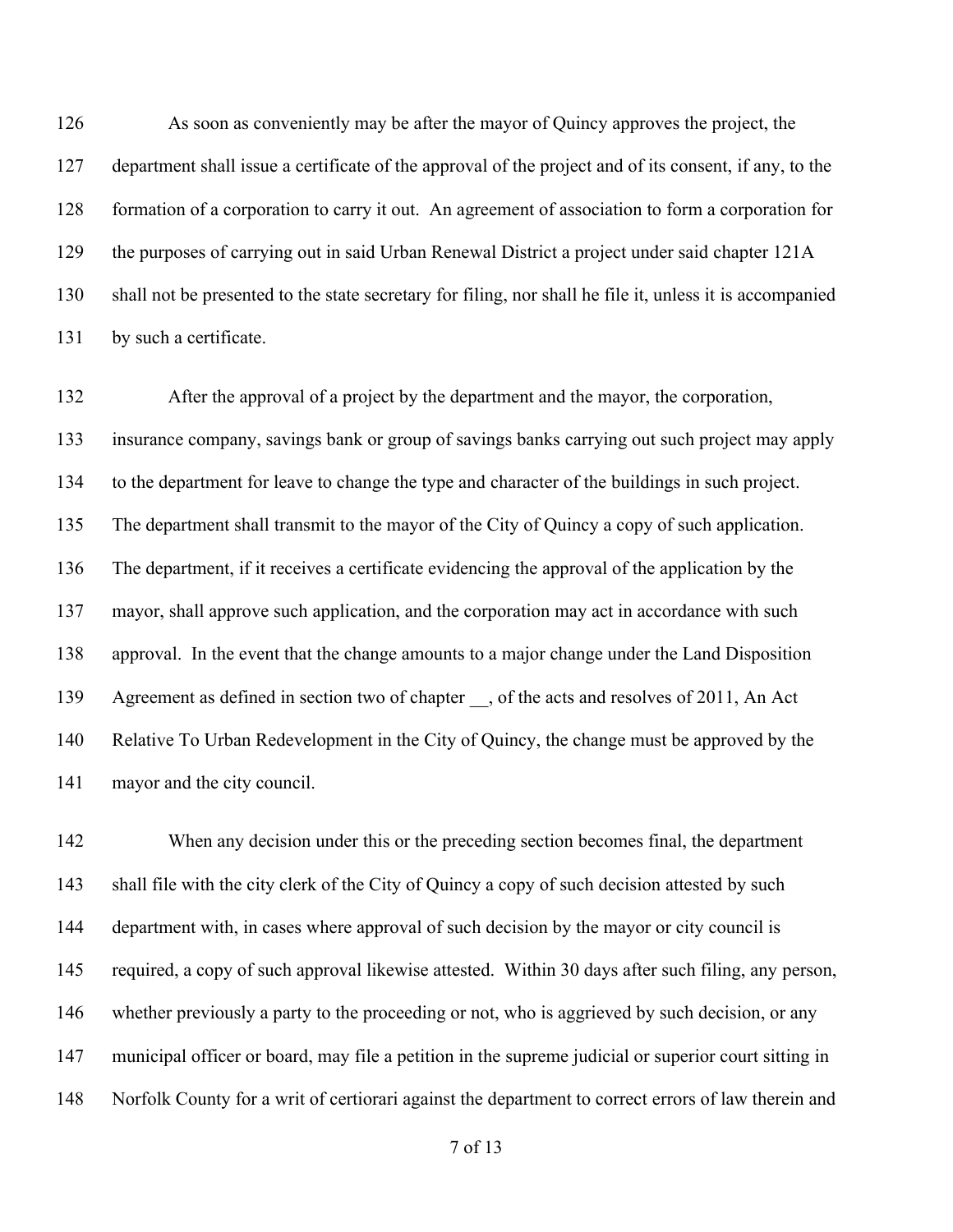149 the provisions of section four of chapter two hundred and forty-nine of the General Laws shall apply to said petition except as herein provided with respect to the time for the filing thereof. The remedy provided by this paragraph shall be exclusive.

 Section 12C. In said Urban Renewal District, the City of Quincy shall have a lien under chapter 60 of the General Laws for all amounts payable under a contract or agreement executed under section 6A of chapter 121A, and such lien shall continue in effect for three (3) years after the date on which the last installment is due and payable under such contract or agreement.

 Payments made by the redeveloper under the provisions of the Land Disposition Agreement as defined in section two of chapter \_\_ of the acts and resolves of 2011, An Act Relative To Urban Redevelopment in the City of Quincy, to the City of Quincy Affordable Housing Trust, so called, shall satisfy any displaced dwelling requirements of section 6 of chapter 121A of the General Laws. Said payments shall be deemed to provide a feasible method of relocation and shall be deemed to establish the existence or availability of dwellings required by section 6 of chapter 121A of the General Laws.

 Section 12D. The provisions and requirements of the foregoing Sections 12A, 12B and 12C shall apply in lieu of the provisions and requirements of section 6, section 6B and section 6C of chapter 121A of the General Laws with respect to projects in said Urban Renewal District approved under the Land Disposition Agreement as defined in section two of chapter \_\_ of the acts and resolves of 2011, An Act Relative To Urban Redevelopment in the City of Quincy."

 SECTION 11. Notwithstanding chapter 40Q of the General Laws or any other general or special law to the contrary, the first installment of principal on an issue of bonds or notes issued to pay costs of any project within the Urban Renewal District of the City of Quincy shall be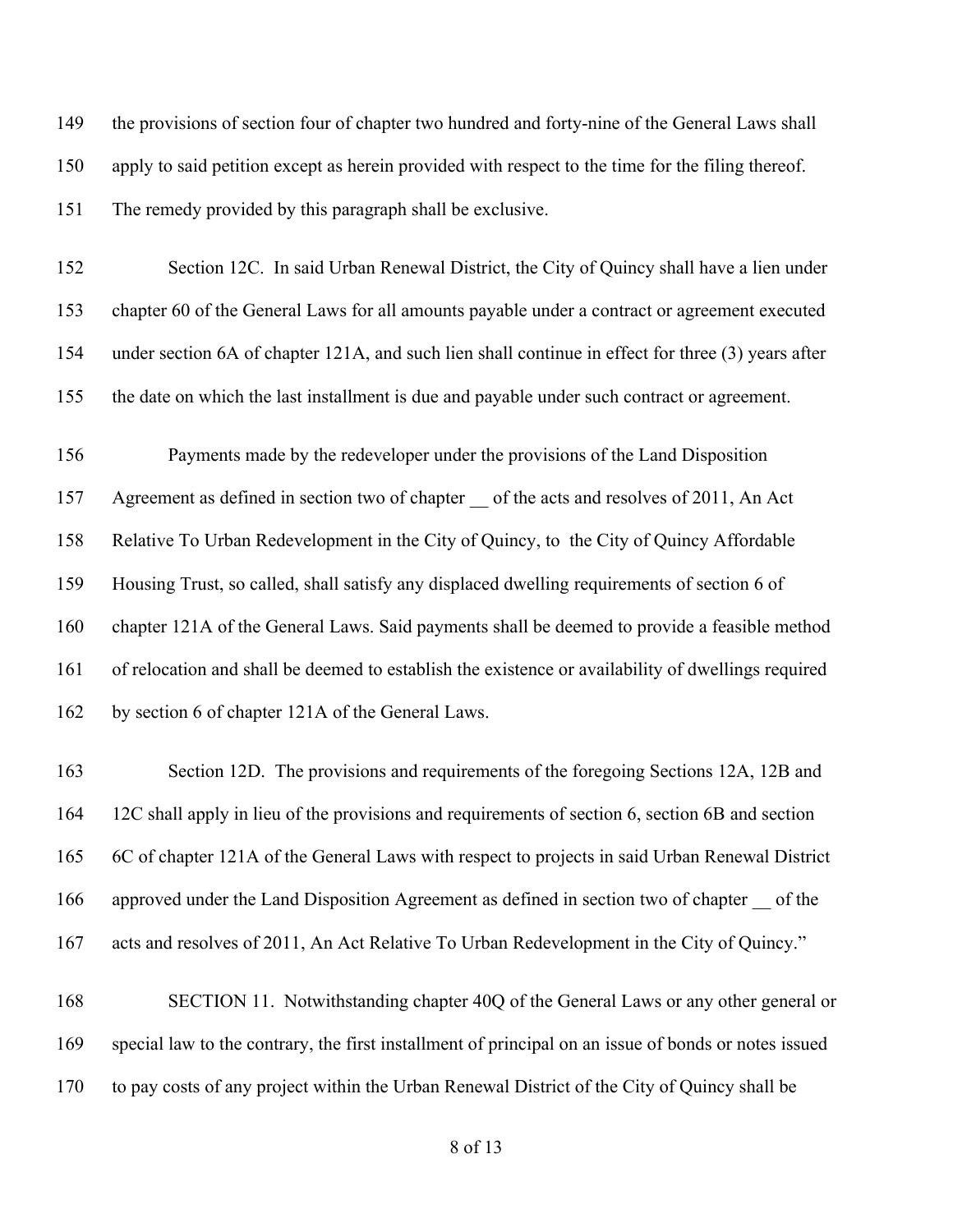made not later than ten years following the original date of issue of such bonds or notes.

 Notwithstanding section 17 of chapter 44 of the General Laws or any other general or special law to the contrary, the City of Quincy may issue temporary loans, including temporary loans issued to refund prior temporary loans, in anticipation of the issuance of bonds to pay costs of any 175 project within an Urban Renewal District of the City of Quincy for a period of not more than ten years from the date of issue of the original temporary loan. No part of these temporary loans shall be paid from revenue funds during such ten year period. Notwithstanding any general or special law to the contrary, bonds issued by the City of Quincy to pay costs of any project within an Urban Renewal District of the City of Quincy shall be payable over a term not in excess of 30 years, without regard to the term of any temporary loans issued by the City of Quincy in anticipation of any such bonds.

 SECTION 12. Notwithstanding the provisions of sections 6A and 10 of chapter 121A of the General Laws or any other general or special law to the contrary, for projects located within the Urban Renewal District in the City of Quincy, urban renewal corporations organized under chapter 121A of the General Laws shall pay quarterly to the city the amount specified by the formulas set forth in the Land Disposition Agreement. Said formulas shall be considered specific and ascertainable amounts.

 The City of Quincy shall provide the department of housing and community development and the division of local services of the department of revenue a copy of the quarterly payments and methodologies employed in the calculation therefore, not more than 30 days after the receipt of such payments.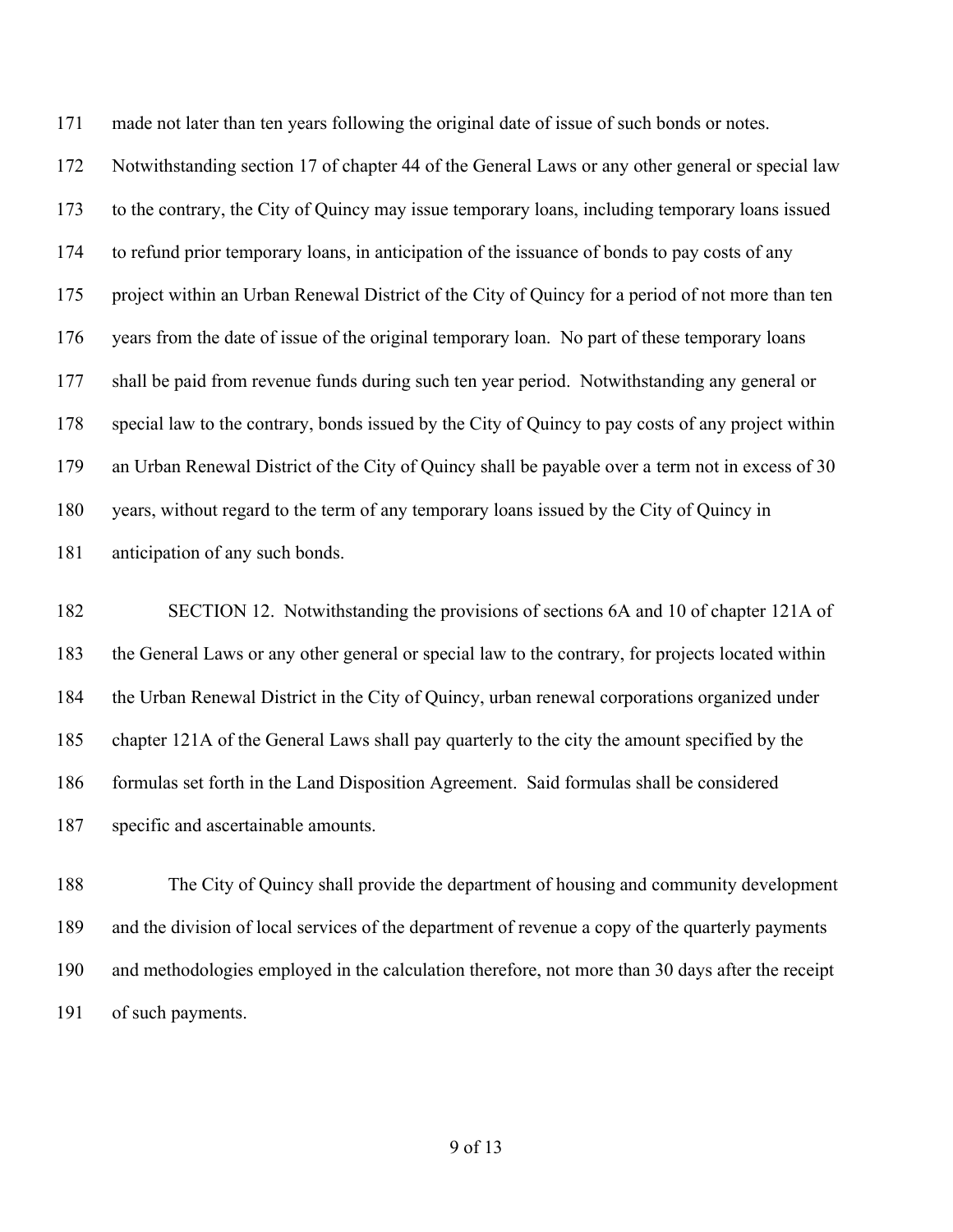The 15 year period of exemption from taxation may be terminated by the City of Quincy at the end thereof or in any subsequent year following the expiration thereof, subject to the terms of the Land Disposition Agreement. The terms of this section shall apply to all project components, regardless of funding source.

 Personal property of urban renewal corporations organized under chapter 121A of the General Laws located within the Urban Renewal District in the City of Quincy shall not be exempt from taxation.

 SECTION 13. Notwithstanding the provisions of sections 22-22E of chapter 40 of the General Laws or any other general or special law to the contrary, the City of Quincy is hereby authorized to apply receipts from the operation of parking facilities constructed in the Urban Renewal District for payments specified in the Land Disposition Agreement. The City of Quincy may lease or sell air rights above city-owned land and discontinued roads and ways in the Urban Renewal District pursuant to the Land Disposition Agreement.

 SECTION 14. Notwithstanding any general or special law to the contrary, the following definition of "lot" shall apply to redevelopment activities in the Urban Renewal District in the City of Quincy for purposes of the subdivision control law, sections 81K- 81GG of chapter 41 of the General Laws and in lieu of the definition contained in section 81L of said chapter 41. The following definition shall also apply to any city ordinance or by-law enacted pursuant to the subdivision control law.

 "Lot" shall mean an area of land, or space above land, in one ownership, with definite boundaries, used, or available for use, as the site of one or more buildings or portions(s) thereof.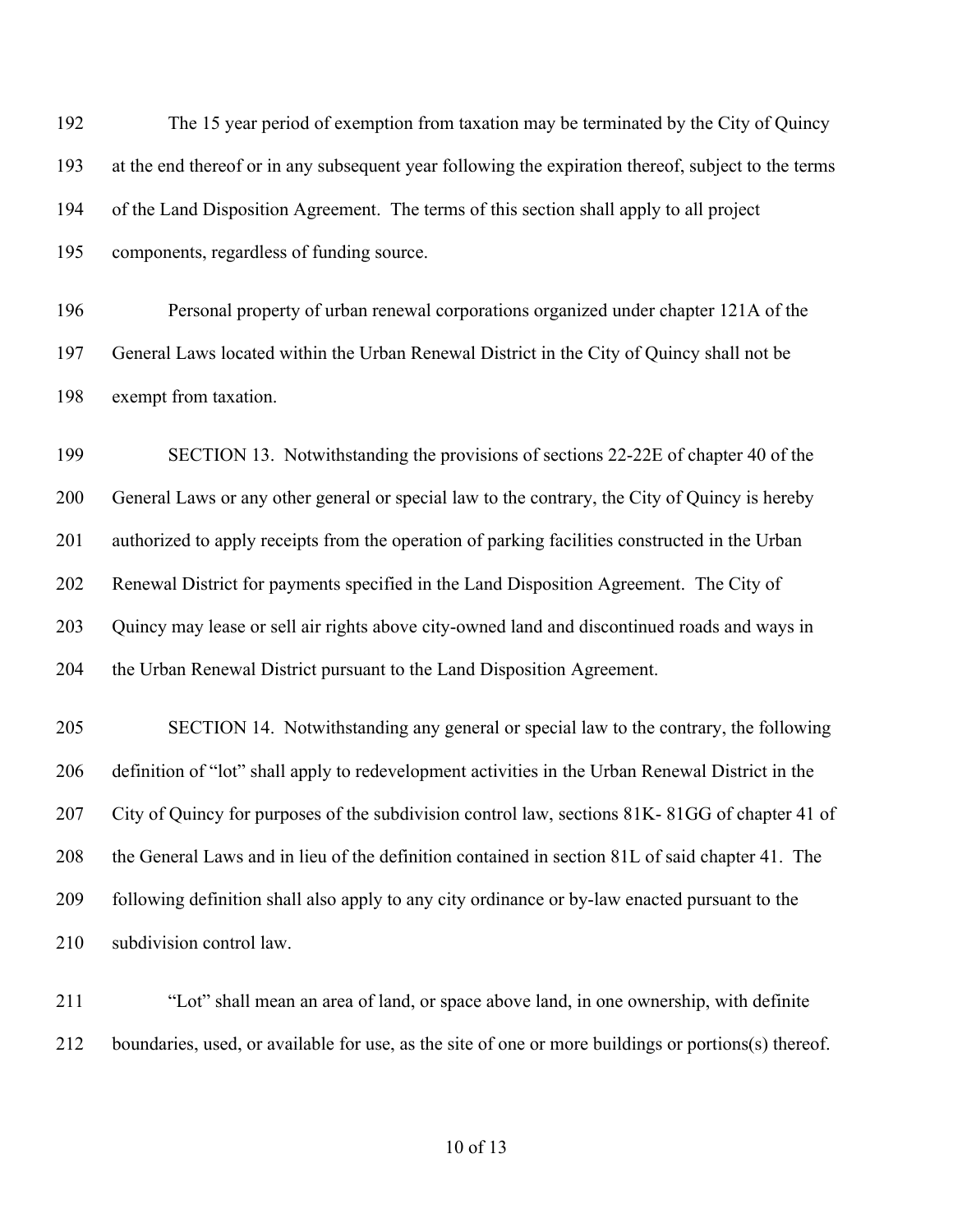The term "Lot" shall expressly include the vertical space above the land so as to create air rights parcels.

 SECTION 15. Notwithstanding any general or special law to the contrary, for projects in 216 the Urban Renewal District of the City of Quincy, the Land Disposition Agreement shall be a contract and all the provisions of section fourteen of chapter 121A of the General Laws shall apply to that contract. In addition to the specific items set forth in clauses (a) (b) and (c) of the first paragraph in said section fourteen, the contract may obligate the City of Quincy to cause the construction of parking garages by the corporation or its redeveloper and to subsequently acquire 221 them from the corporation or its redeveloper in accordance with the terms of the Land Disposition Agreement. Without limiting the generality of the foregoing, the construction of a project under the Land Disposition Agreement shall not be subject to any provision of law relating to publication or advertising for bids but shall be subject to the provisions of the Land Disposition Agreement and sections 26 to 27F, inclusive, of chapter 149 of the General Laws. SECTION 16. Notwithstanding any general or special law to the contrary, compliance 227 with the notice requirements pertaining to the execution by the City of Quincy of the Land Disposition Agreement and the procedural requirements pertaining to such execution is deemed to constitute compliance with all notice and procedural requirements of section fifteen 15A of chapter 40 of the General Laws or any other general or special law with regard to the transfer of land held by the City of Quincy from one municipal purpose to another municipal purpose for the city parcels and the land beneath the discontinued roads and ways as part of the urban renewal plan and located within the Urban Renewal District, pursuant to the Land Disposition

Agreement or otherwise. Upon the execution by the City of the Land Disposition Agreement, the

City of Quincy shall be deemed to hold all such land for urban renewal purposes.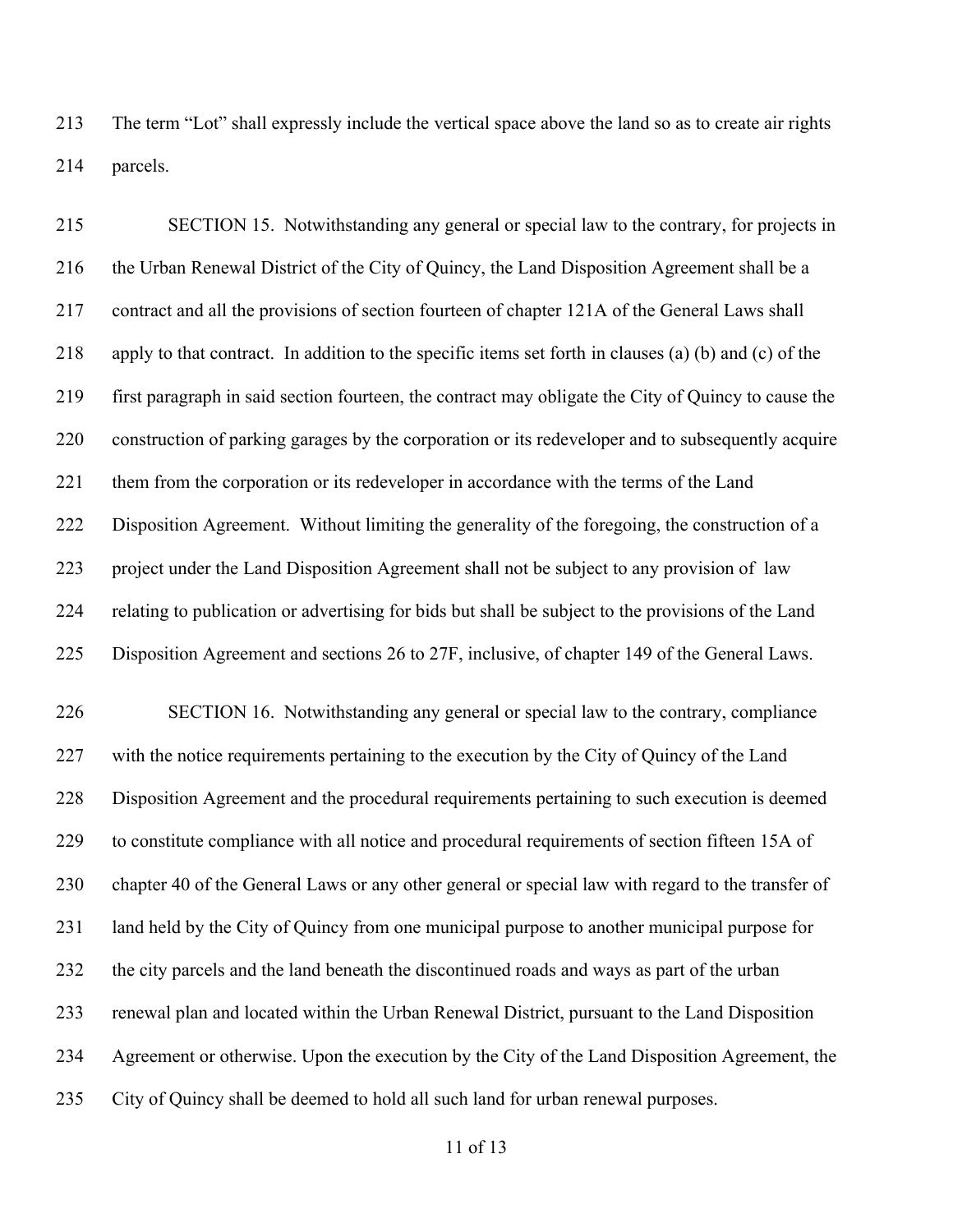Notwithstanding such land being transferred and held for said purposes, until such time as the City of Quincy actually conveys such lands, the City of Quincy is authorized to continue to use such lands for the purposes for which they are used immediately prior to the effective date of this act.

 SECTION 17. Notwithstanding any general or special law to the contrary, whenever any successor interest acquires through sale, assignment or transfer any project or portion of a project approved under the Land Disposition Agreement, such successor interest shall retain the powers, rights, privileges, benefits, and exemptions set forth in chapter 121A of the General Laws, and shall be bound by all agreements executed with the City of Quincy pursuant to chapter 121A of the General Laws. Where such successors are unit purchasers in a condominium, the obligations under any contract executed under section 6A of chapter 121A for such project shall be allocated to the individual unit owners in accordance with their percentage interest in the common areas of such condominium and shall be enforced and collected on such basis. Where a corporation executes separate contracts under Section 6A of chapter 121A, as modified by this act, for individual portions of a project, such contract shall be enforceable as against such portion as if a separate corporation in each case executed such a contract. Subject to the provisions of this act, the period of 15 years or such further time as may be provided herein shall be computed from the date of organization of the urban renewal corporation which initiated the project.

 SECTION 18. Whenever a project is undertaken pursuant to this act, the City of Quincy shall be authorized to execute and deliver a parking management agreement with the redeveloper for a term not in excess of 30 years, executed and delivered pursuant to the Land Disposition Agreement.